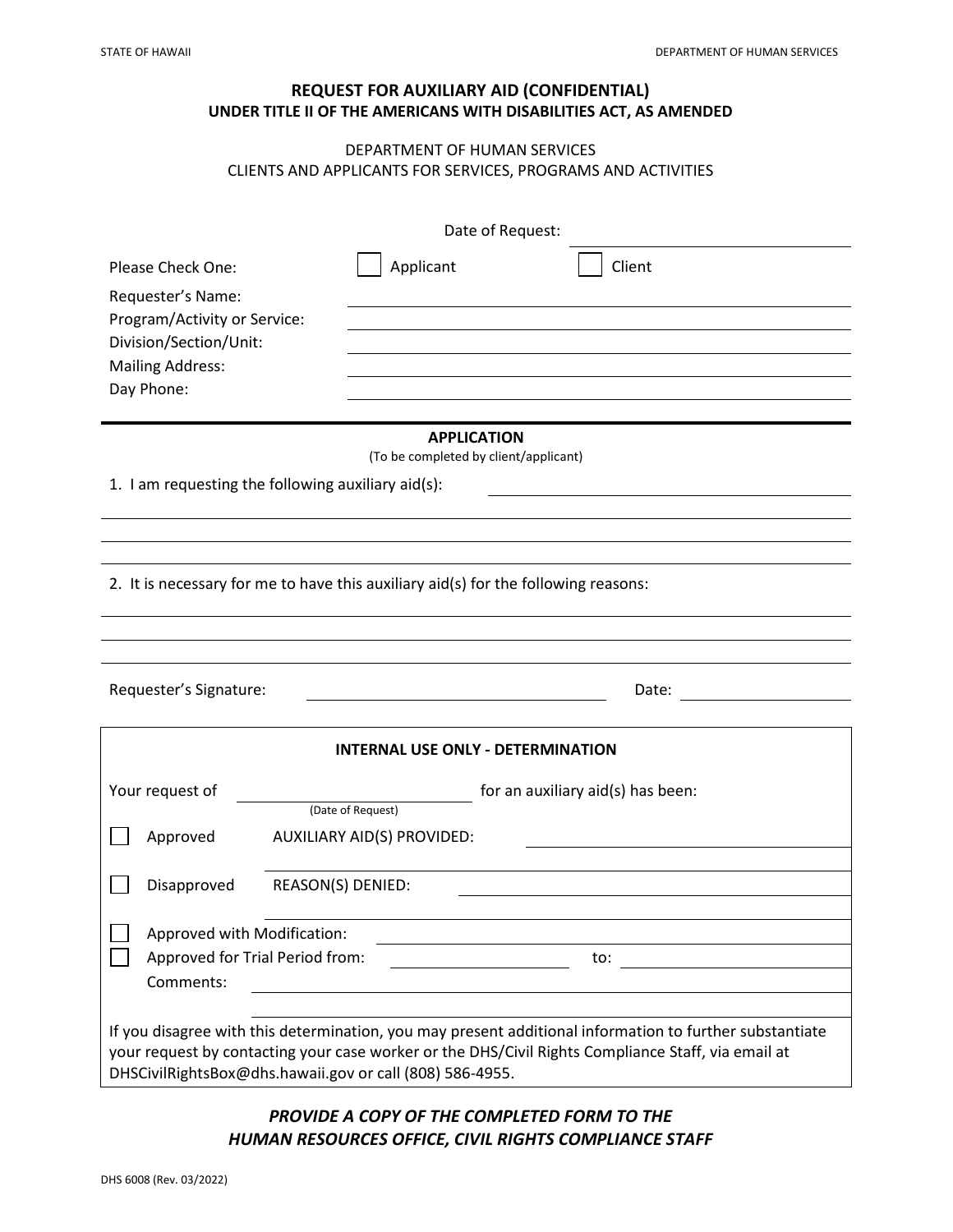## **REQUEST FOR AUXILIARY AID General Instructions**

This form is meant to simplify the processing and recording of requests for auxiliary aids for Department of Human Services' clients and applicants for services who quality under the Americans with Disabilities Act, as amended.

General Information: To be completed by DHS client or applicant for DHS services making request.

Date of Request:Enter the date the request is made

Please Check One:DHS client or applicant for services

Requester's Name: Self-explanatory. Name the requester is using for services with DHS

Program/Activity or Service: For example: SNAP, vocational services, medical insurance, etc.

Division/Section/Unit: Enter location where services are provided

Mailing Address: Enter place where mail can be received by client or applicant

Day Phone: Enter a daytime phone number where client or applicant can be reached

#### Application: To be completed by DHS client or applicant for DHS services making request

Requesting Auxiliary Aid(s):

- 1. Describe specifically (for example: make, model, photograph, etc.) what requester believes is needed
- 2. Reasons: Describe the functional limitations that make this request necessary

Requester's Signature: Self-explanatory

Date: Enter the date application is signed by the requester

*Questions: Case worker, client, or applicant may contact the DHS ADA Coordinator via e-mail at DHSCivilRightsBox@dhs.hawaii.gov.*